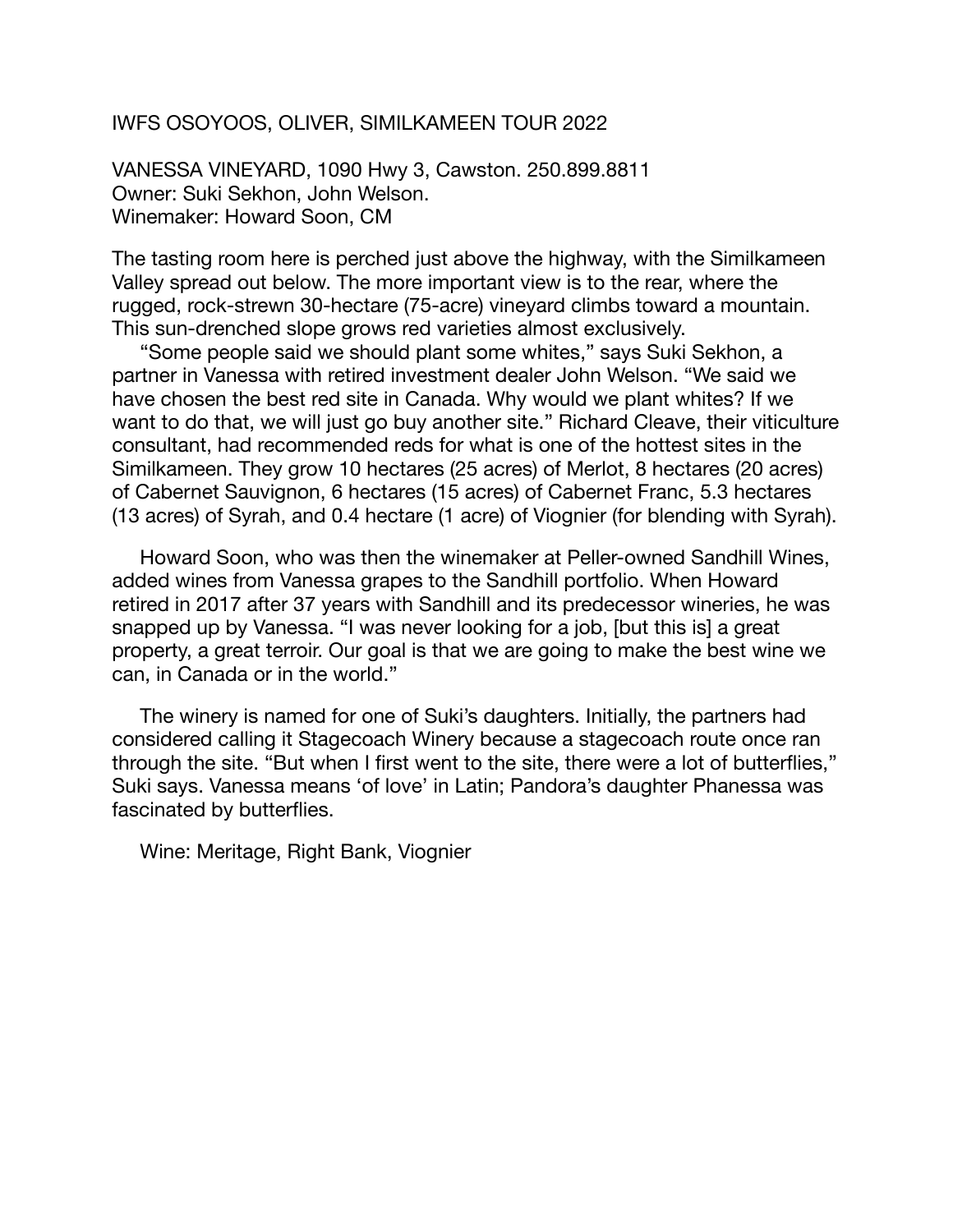OROFINO WINERY 2152 Barcelo Road, Cawston. 250.499.0068 Owner: John and Virginia Weber Winemaker: John Weber

Credit goes to Orofino's John Weber for codifying sub-appellations in the Similkameen appellation. In 2018 he began naming on his wine labels regions where he gets grapes, including the Cawston Bench, the Keremeos Bench, and Olalla Gap. "Our tiny little valley, which is 24 kilometres long, has some fairly distinct growing areas," he says. "Consumers want to know about that."

This champion of the Similkameen, formerly a teacher, arrived in the valley in March 2001 from Saskatchewan with his wife, Virginia, a nurse. They took over a 1.8-hectare (4½-acre) vineyard near Cawston that had been planted in 1989. "We spent the first year on a huge learning curve," John remembers. Original thinkers, they used straw bales to build an energy-efficient winery and tasting room. Solar panels added in 2012 make Orofino largely energy self-sufficient.

John's unofficial sub-appellations extend the winery's practice of naming vineyards on the labels. Orofino, Hendsbee, and Passion Pit are all on the Cawston Bench, while the Scout Vineyard is on the South Cawston Bench. Comparative tastings of John's dry Rieslings from Hendsbee and Scout show the distinct flavours from terroirs just a few kilometres apart. The Hendsbee, John says, is "linear," while the Scout Riesling is "more friendly."

Orofino produces its wines entirely from Similkameen grapes. The winery started by owning 3.6 hectares (9 acres) of vineyards, and John was contracting with owners to farm another 8 hectares (20 acres). The included the Passion Pit Vineyard, a one-time lovers' tryst where the former owner planted a hectare (2½ acres) of Cabernet Sauvignon for Orofino in 2007. In 2018, Orofino bought the entire 4.2-hectare (10½-acre) property with plans to expand the plantings.

Wines: Rieslings, Muscat, Beleza, Pinot Gris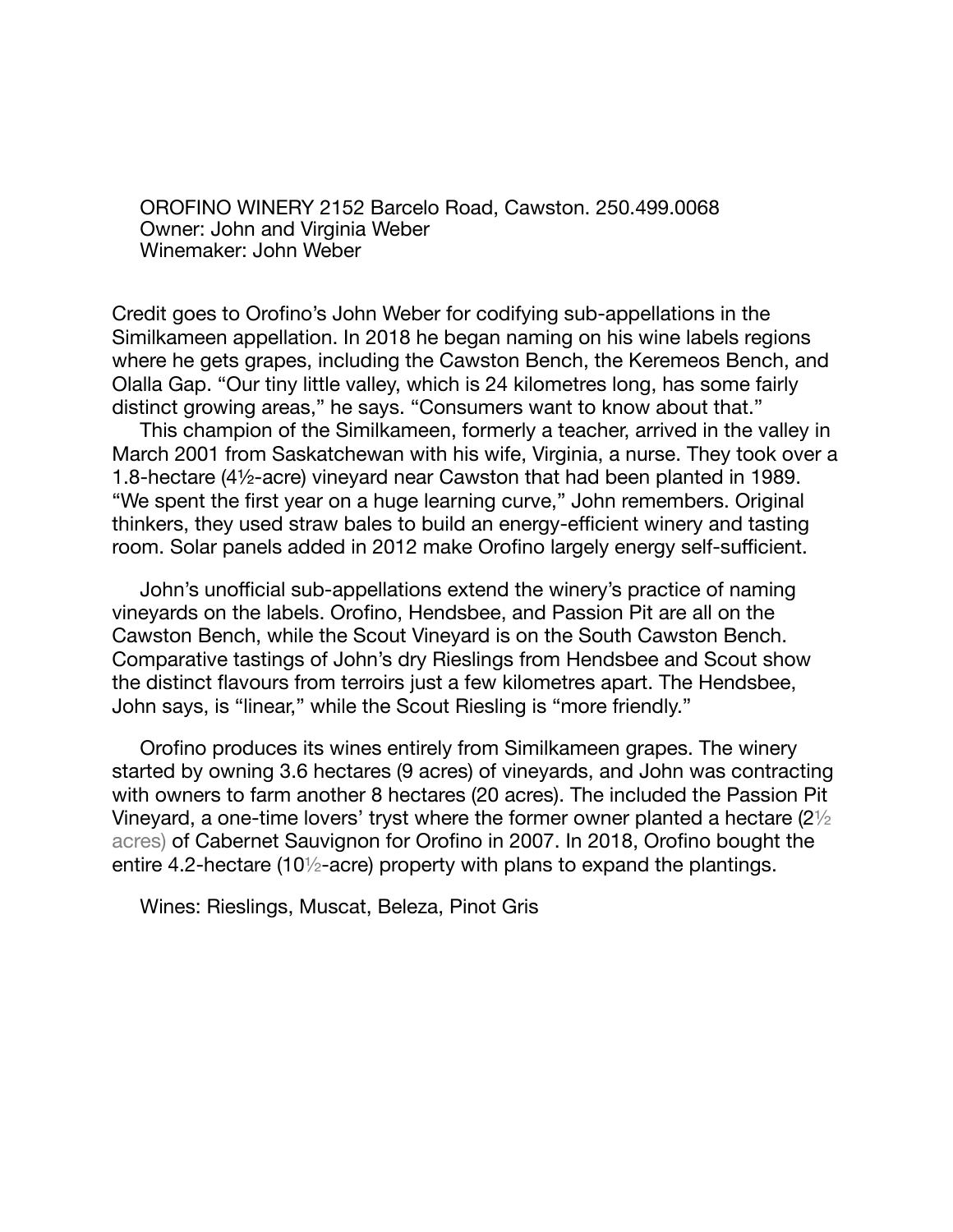KLIPPERS ORGANIC ACRES 625 Mackenzie Road, Cawston. 250.499.0852

ROW 14 AT KLIPPERS 725 Mackenzie Road, Cawston. 250.499.0758

Klippers Organics was founded in 2001 with the goal of providing healthy, highquality produce to families across British Columbia. We farm in a sustainable manner, striving to give back to the earth rather than depleting it. Located in Cawston BC, we sell our produce at Vancouver Farmers Markets each week and to restaurants across the Lower Mainland.

Row Fourteen is surrounded by fertile farmland and rows upon rows of apples, pears, and soft tree-fruits. Through inventive meals, with the land, the farmers, and the kitchen working together, every guest has the opportunity to enjoy everything from farm to table.

After 17 years of farming in Cawston, and enjoying making our own cider, we decided to start a new project- create a cidery! In early 2019, we received our license to start production, and Untangled Craft Cider was born. We embrace field to table and a tree to tap philosophy. We use our own fruit, grown sustainably, to create the unique and natural craft ciders.

We are often asked "*How did you come up with the name, Untangled Craft Cider?*" It all started when we took over an apple orchard in 2006. The orchard was owned by an engineer who thought it would be a great idea to create a 4 acre apple tree arbour. He did not prune, and instead he weaved the branches together from tree to tree and row to row, and soon the branches started to graft together and become one huge tree. While we thought it was a beautiful site, it was not practical to produce and harvest fruit in this way. When we took over the orchard, the first thing we did was untangle the trees. Hence the name, Untangled!

Ciders: Newton, Blue Pear, Tangled, etc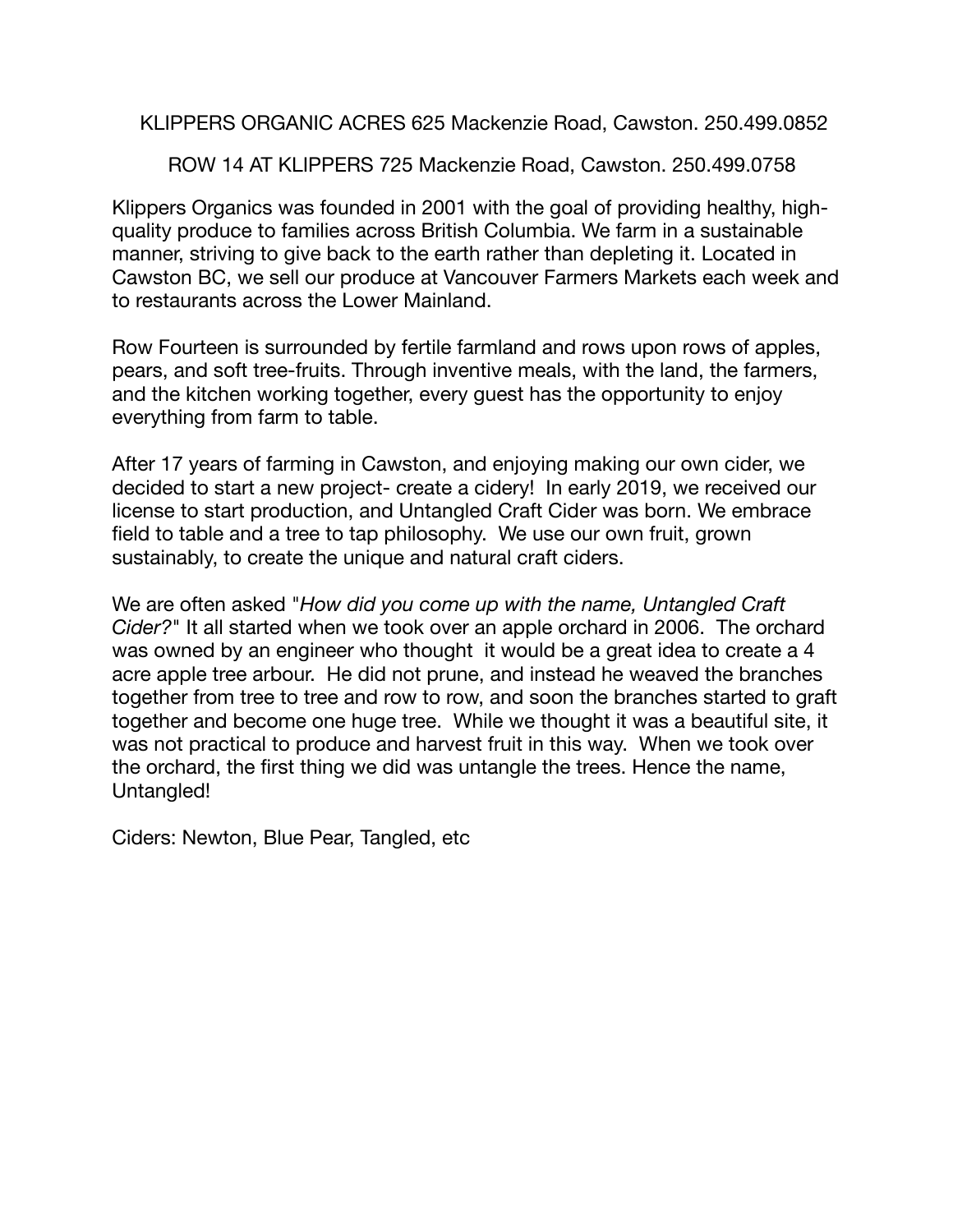CLOS DU SOLEIL 2568 Upper Bench Road, Keremeos. 250.499.2831 Owners: Spencer Massie, Michael Clark, Bonnie Henry, and others. Winemaker: Michael Clark

Michael Clark, the winemaker and managing director at Clos du Soleil, is a selfdescribed worrier. "I consider it a strength," he says, chuckling. However, the Bordeaux-inspired wines at Clos du Soleil are so well done that he actually has nothing to worry about.

The winery was launched in 2008 by four business couples led by Spencer Massie, a former naval officer who had developed a good palate both in his ship's mess and during various shore assignments near wine regions. Michael, who was born in Ontario in 1972, joined the partnership in 2012 following a wine passion nurtured since his youth. "I read *Champagne Is for Breakfast* when I was probably 10 years old," he says, referring to George Bain's classic Canadian wine book published in 1972. "I don't know other children who loved to read wine books."

Initially Michael pursued a career as an investment banker; he began formal studies in winemaking in 2010 and worked at Swiss and Bordeaux wineries. On returning to Canada, he completed the rigorous University of California programme online while identifying Clos du Soleil as the winery where he could make his mark in British Columbia. "Winemaking is such a blend of science and art," he says. "That is what draws most people to it, including myself."

Clos du Soleil is focused on red and white wines from Bordeaux varieties. The initial 4-hectare (10-acre) vineyard was planted in 2007. In 2017 and 2018, the winery acquired neighbouring parcels. The property Les Collines (because of its hilly terrain) was planted with 2.2 hectares (5½ acres) of Sauvignon Blanc and Sémillon, and the 4-hectare (10-acre) La Côte property has 2.9 hectares (7¼ acres) of mature vines, notably Malbec, Merlot and Cabernet Franc.

"My philosophy is that our best wines demonstrate their quality in ways other than bigness or heaviness," he says. "A great wine has elegance and complexity, not huge, chewy fruit or aggressive tannins; to me, delicacy matters.

Wines: Signature, Estate Reserve Red and White, Semillion, Sauvignon Blanc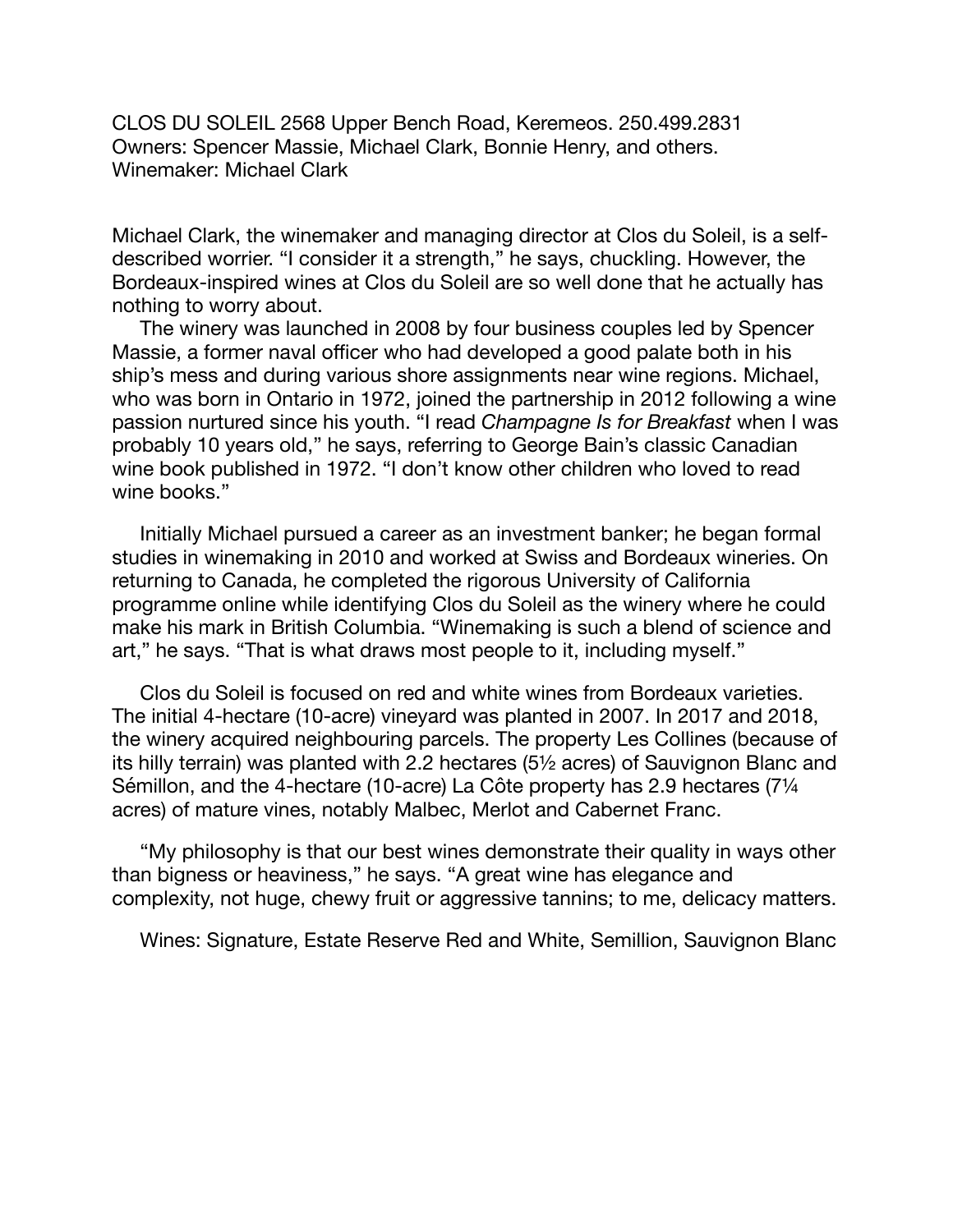CORCELETTES ESTATE WINERY 2582 Upper Bench Road, Keremeos. 250.499.5595 Owner: Charlie and Jesce Baessler Winemaker: Charlie Baessler

 Urs and Barbara Baessler had a family farm near Lake Neuchâtel in Switzerland called Domaine de Corcelettes. The name followed them when they moved to a Similkameen Valley garlic farm in 2007 and planted vines in 2010. "The goal always was to have some grapes," Urs says.

The vineyard propelled their son, Charlie, into winemaking. Born in 1985, he took a job in the vineyard and cellar at Herder Winery and Vineyards and moved to the Burrowing Owl winery, where he became a vineyard manager and learned winemaking under the tutelage of Bertus Albertyn. In 2013, the Baesslers opened their own winery on their 1-hectare (2½-acre) vineyard near Cawston, which grew just three white varieties.

Even with purchased grapes, the original Corcelettes could not support two families. Charlie and Jesce, his Nunavut-born wife, also worked at other Similkameen wineries, while Urs became a long-distance truck driver. Then Herder Winery, where Charlie had his start, came on the market in 2013 (the result of a divorce). The vineyard was larger and planted primarily with red varieties, and the winery was well equipped. Friend Gordon Peters and his wife, Diane, partnered with the Baesslers to take over Herder early in 2015, now rebranded as Corcelettes with a vineyard expanded to 8.5 hectares (21 acres).

The Corcelettes portfolio now supports the two Baessler families with five white wines and ten reds. Jesce says that Merlot, Cabernet Franc, and Syrah are the "three cheerleaders" in the uniquely sunbathed vineyard. The vines grow in mineral-rich soils bordered by a steep south-facing rocky hillside. Located halfway up the hill, the winery and the tasting room command a dramatic panorama over the Similkameen Valley.

Wines: Menhir, Merlot, Cabernet Franc, Chasselas (one of about 4 properties in BC)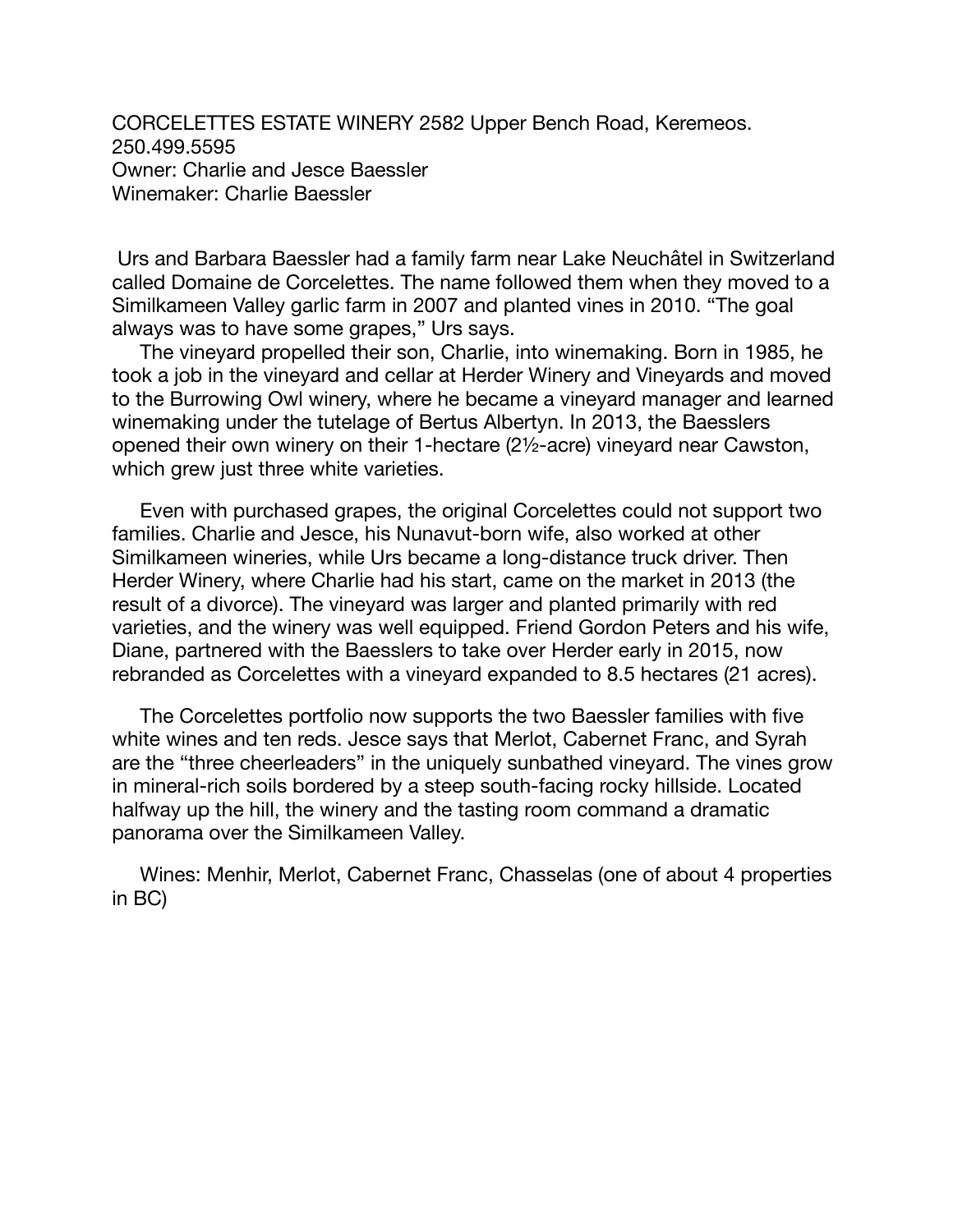## CULMINA FAMILY ESTATE WINERY 4790 Wild Rose Street, Oliver. 250.498.0789

Owner: In 2019 Don, Elaine, and Sara Triggs sold to Arterra Wines Canada - (owned by the Ontario Teacher's Pension Plan); it was previously owned by Constellation Brands, and Vincor before that. The vineyard was part of Domaine Combret a long time ago.

Winemaker: Jean-Marc Enixon

The winery name is simply explained: it was the culmination of a career in wine for Donald and Elaine Triggs and their daughter, Sara. At an age when most are retired, the parents created one of the South Okanagan's top vineyards and winery.

Donald began his career in 1972 with the winery arm of John Labatt. In 1989, when Labatt sold its wineries, Donald led the team buying them and co-founded the Jackson-Triggs winery, which became Vincor in 2006. A year later, he and Elaine began developing 22.7 hectares (56 acres) of densely planted vines on three mountainside benches on the Golden Mile.

They tapped the expertise of Alain Sutre (Osoyoos Larose), and in 1999 Pascal Madevon, the initial Osoyoos Larose winemaker, joined Culmina for several vintages. He was succeeded by another French-trained winemaker, Jean-Marc Enixon. It is hardly surprising there are Bordelaise fingerprints all over Hypothesis, Culmina's flagship red blend.

The three vineyard benches, each with differing soils and elevations, provide winemaking options; each row of vines is intensely monitored. Merlot, Cabernet Franc, and Cabernet Sauvignon make up the largest blocks, followed by Chardonnay, Riesling, Syrah, Malbec, and Petit Verdot. There is also 1 hectare (2½ acres) of Grüner Veltliner, the Austrian white.

Wines: Hypothesis, Riesling, Gruner Veltliner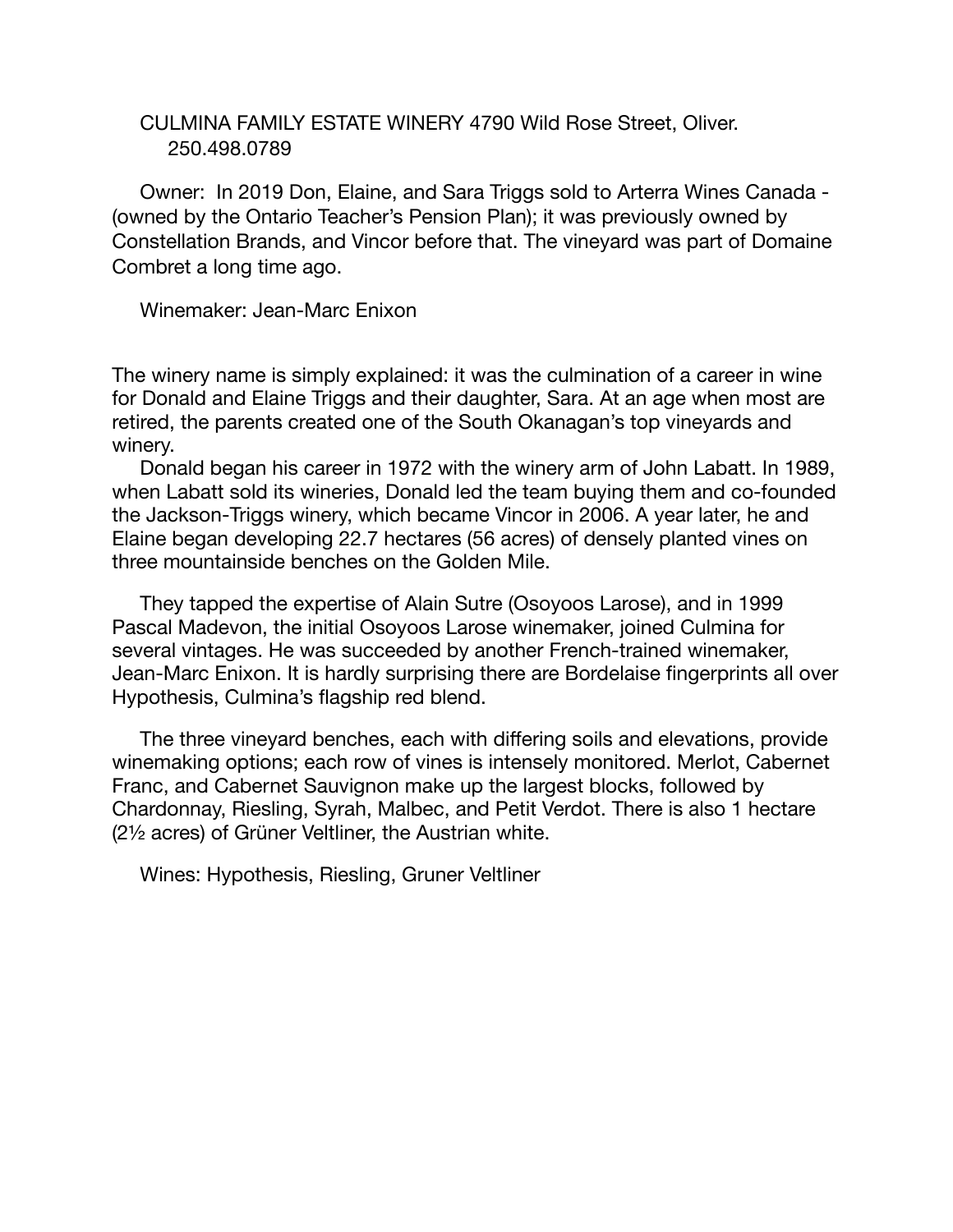LE VIEUX PIN WINERY 5496 Black Sage Road, Oliver 250.498.8388

Owner: Sean and Saeedeh Salem

Winemaker: Severine Pinte

A sister winery to Italian-focussed LaStella, LVP concentrates on the Rhone varieties.The winery is said to resemble a small French railroad station with its drooping overhang of a roof, shading the walls from the blistering Okanagan sun, and the name was inspired by the old pine tree on the nearby ridge overlooking the town of Oliver. The owners had underestimated how well the wines would be received. A 2017 addition at Le Vieux Pin, blending elegantly with the original winery design, more than doubled capacity.

French-trained winemaker Severine Pinte (2010), produces the signature Syrah wines and white Rhône varieties such as Viognier, Roussanne, and Marsanne. And each of the three Syrah wines differs from one another, reflecting both the vineyard sources and Severine's winemaking.

The top of the Syrah pyramid is the sophisticated and age-worthy Équinoxe Syrah. "Equinox means equal day, equal night," Severine says. "When I describe the wine, I tell people I am trying—and I insist on the verb *trying*—to reach perfection. Trying to bring into that one cuvée all the faces of the Syrah and to marry the components in a harmonious way around a long spinal cord of tannin that will let the wine stand on its own."

During its initial years, Le Vieux Pin produced exceptional Pinot Noirs. That varietal was dropped after the winery's Syrah vineyards came into their own. Ironically, Severine was headhunted by another winery that specialized in Pinot Noir. "I would prefer to keep on making Syrah," she says. "I just love the aromas of Syrah and the way it evolves. And I like my wines to be a little bit structured. It is only possible because of all the work we do in the vineyard, making sure every plant is balanced."

Wines: everything, including Vaila, a pink wine.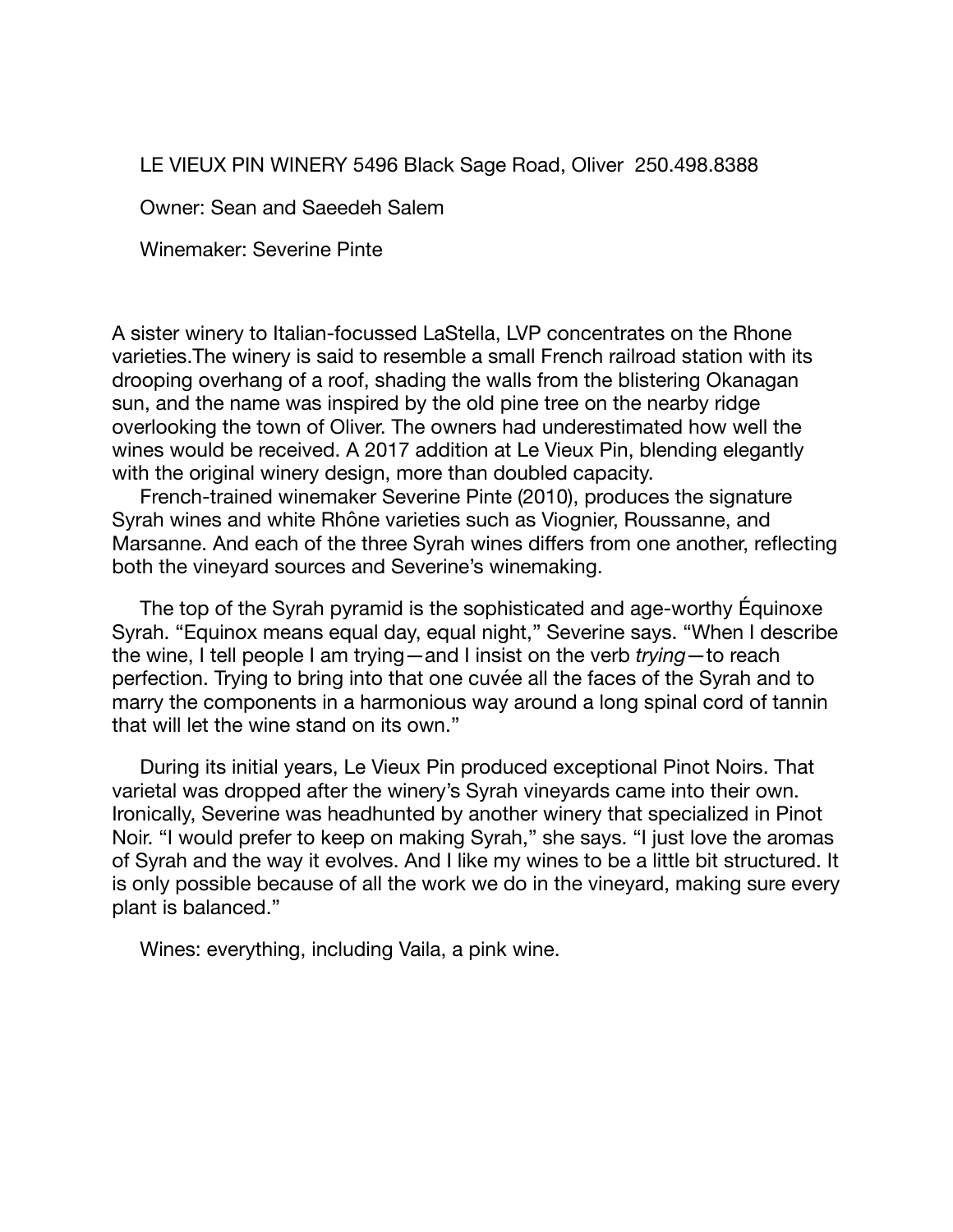BARTIER BROS. WINERY 4821 Ryegrass Road, Oliver 250.487.9667

Owner: Michael and Don Bartier

Winemaker: Michael Bartier

The wine-industry verity that "it's all about the dirt" is nowhere more obvious than at Bartier Bros. The winery's 6 hectare Cerqueira Vineyard produces wines with complex flavours with a spine of minerality. The vineyard is on the Black Sage Bench's gravel bar where the last glacier, as it was retreating 10,000 years ago, laid down a calcium-rich layer of gravel. The vineyard was planted in the early to mid-2000s with Sémillon, Chardonnay, Merlot, Cabernet Franc, and Syrah. It began selling fruit to Township 7 when Michael Bartier was the winemaker there. "I loved the grapes and coveted the property," Michael says. When the Cerqueira family's contract with Township 7 ended, the brothers bought the vineyard.

Born in the Okanagan Valley, Donald in 1958 and Michael in 1967, the sons of an accountant, both initially pursued careers outside of the valley. Don, an Alberta oil-industry executive, planted a small Gewürztraminer vineyard at Summerland in 2010. Michael, after getting a degree in recreational administration and working five years with a Victoria wine agency, returned to the Okanagan to start his winemaking career at Hawthorne Mountain Vineyards in 1995. Over the next two decades, he made wine at Township 7, Road 13, and Okanagan Crush Pad, as well as providing consulting work with other wineries. The brothers began selling their wines in 2011 and established their winery and tasting room after buying the coveted Cerqueira Vineyard in 2015.

The vineyard's mineral content makes it singular. "All our rocks are crusted white [with calcium], and the small feeder roots from the vines are 'hugging' those rocks," Michael says. "Every vintage, the wines are fresh, fruity, and minerally . . . That limestone ends up in every glass of our wine."

Wines: Semillon, Rieslings, The Goal (red blend), GSM, Gewurz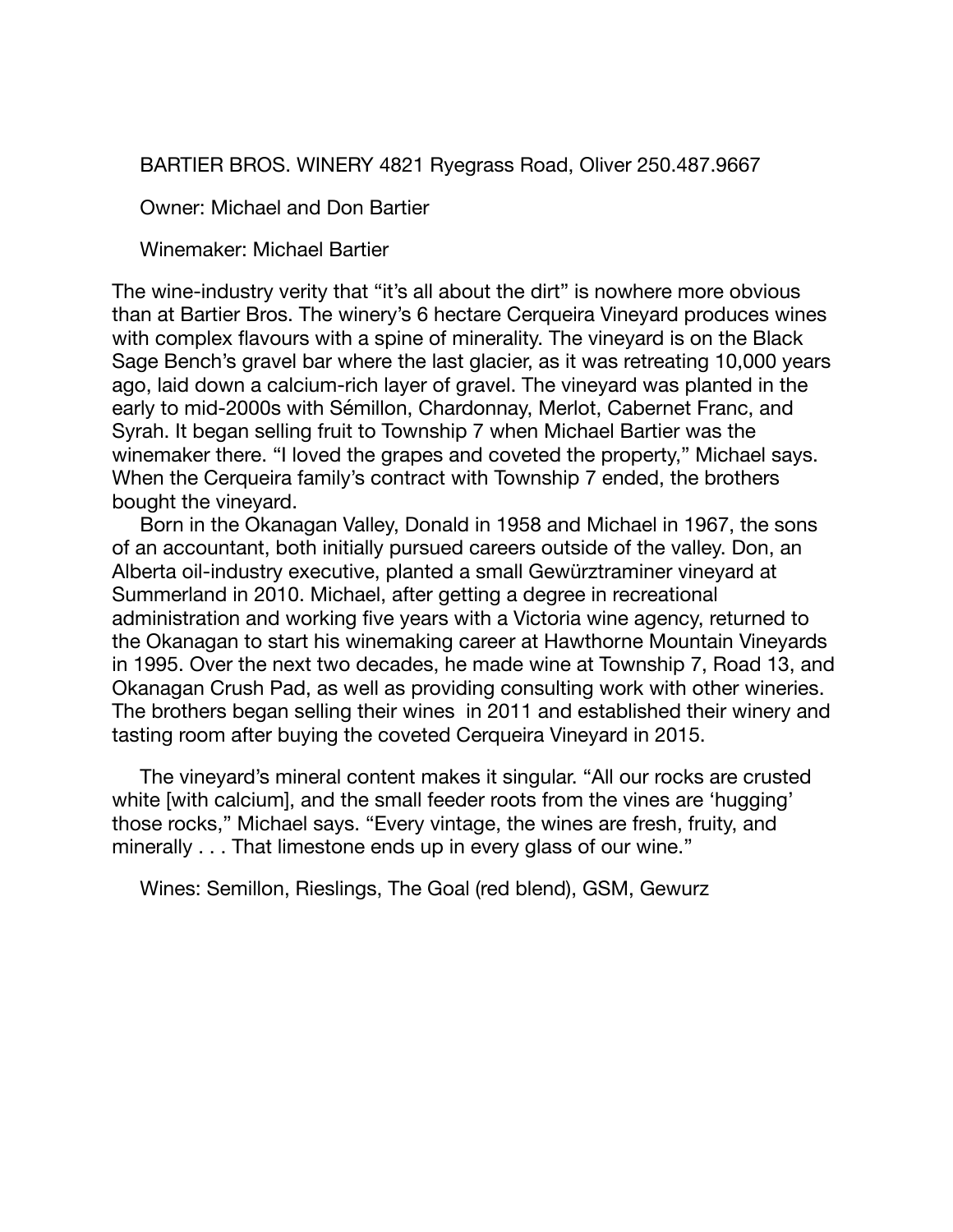MOON CURSER VINEYARDS 3628 Hwy 3 East, Osoyoos 250.495.5161

Owners; Beata and Chris Tolley

Winemaker: Chris Tolley

Moon Curser Vineyards offers perhaps the most varietally diverse portfolio of any Okanagan winery. Chris Tolley's wine list includes Arneis, Dolcetto, Tannat, Tempranillo, Touriga Nacional, Carménère, and Nebbiolo."I love the diversity," Chris says. "I love the affirmation that this valley is capable of doing a wide variety of wines. Maybe we do one of these varieties better than anywhere else in the world." Indeed, he would put up a Moon Curser Tannat against wines from Uruguay where that variety thrives. The flagship red at Moon Curser, Dead of Night, is an inspired blend of equal parts Tannat and Syrah.

Chris, who was born in 1966 in Montreal, is a former software engineer; Beata, his Polish-born wife, practised as a chartered accountant. "We were looking for something more, something better, and we decided to do a winery and vineyard," Chris says. They went to New Zealand in 2003 for postgraduate degrees in enology and viticulture at Lincoln University, and the following year, bought an Osoyoos orchard where they planted their first vineyard and built the winery.

Chris and Beata concluded their winery was more likely to stand out if they did not merely echo what others were doing. Moon Curser also offers Syrah, Cabernet Sauvignon, Malbec, and other Bordeaux varieties. A 4-hectare (10 acre) vineyard planted in west Osoyoos in 2018 grows Merlot, Cabernet Franc, and more Syrah.

In 2010, they decided that the winery's original name, Twisted Tree, was too bland and rebranded as Moon Curser. "Moon Curser is a synonym for a smuggler," Beata explains. "The whole idea is that the wine is all about the place. We picked Osoyoos for the sunshine and the heat. We wanted something that talked about the location, but we did not want to do it in the traditional way. There is a history of gold smuggling that took place here during the gold rush of the 1800s. The smugglers would curse at the moon because the border agents would catch them"—in its light. The labels echo this story: Dead of Night features a fox and an owl with a lantern.

Wines: everything ! These are big wines; the reds need ageing for years….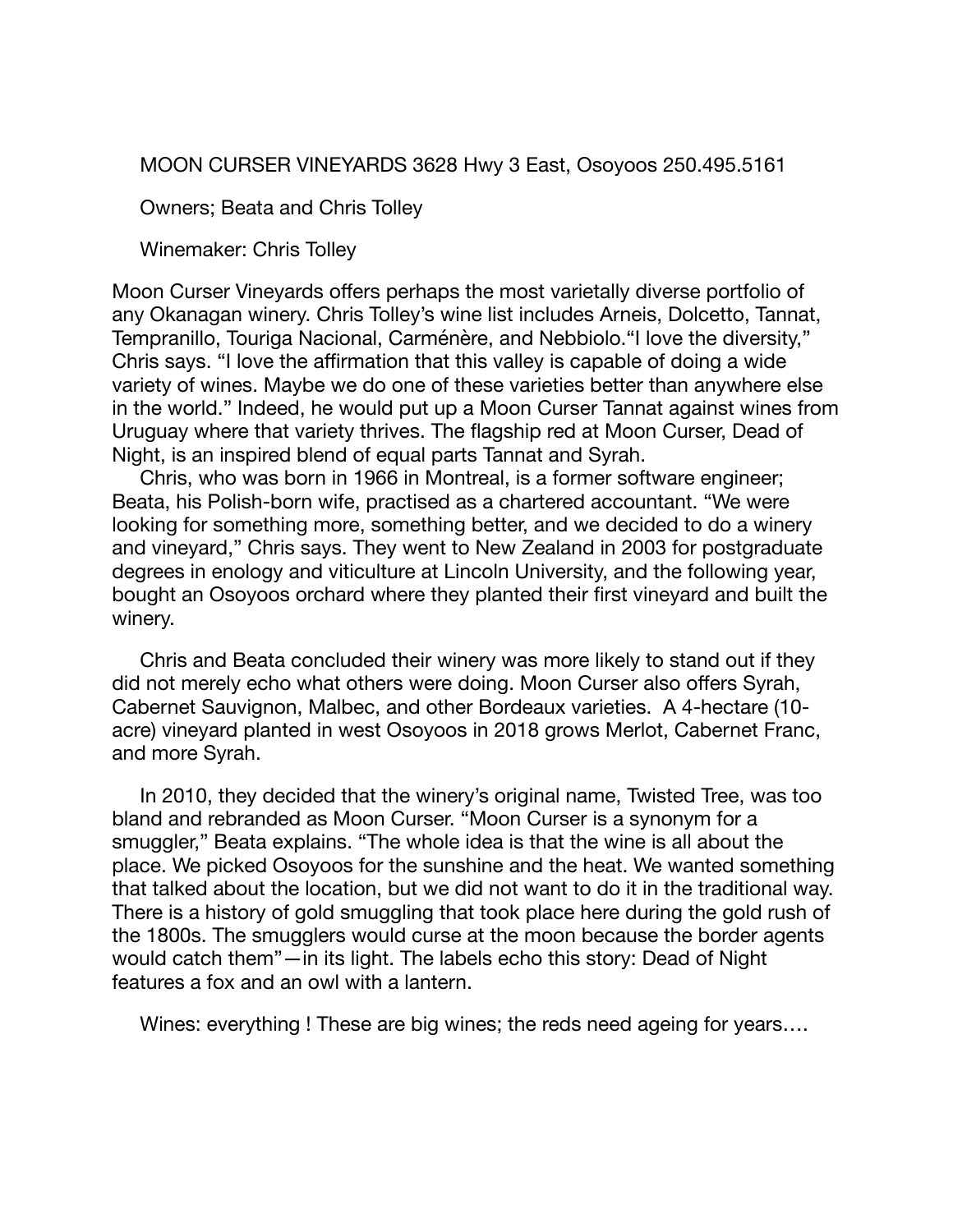RAINMAKER WINES 4576 Black Sage Road, Oliver 250.880.0882

Owner: Kim Pullen

Winemaker: John Pullen

Rainmaker Wines is the passion project of Kim Pullen. After 17 years working in and around the wine industry, he is focussing to produce the best wines BC has to offer. With grapes cultivated on the Black Sage Bench and the Rattlesnake Vineyard of the Golden Mile, the wines reflect the unique terroirs of the Okanagan.

Pullen has gone from Church & State winery (35,000 cases) to Second Chapter (5,000 cases on the Golden Mile Bench just below Tinhorn) in 2017 and now Rainmaker Wines (5,000 cases) in 2021. As the newest kid on the Black Sage block, Rainmaker officially opened its doors in May 2021.

"We had dinner table discussions for years; do we sell, do we keep going?" says Pullen's daughter Christina. "I think it was just time for him. To put it in its simplest form he was just ready to start something new," she says.

All the production facilities are located onsite including a crush pad, fermentation and filtering facilities, and ageing barrels with unique racks and storage. At Rainmaker the focus is "incredibly hands-on and about handcrafting the wines. We take a lot of care to handpick everything and sort and there's a lot of quality control so that we can make sure it's the best."

With a few new vineyard acquisitions, the two wineries now draw from about 10 hectares. The Syrah is a flagship wine, but the real pleasure is tasting Viognier from both Rattlesnake and Black Sage vineyards - they are quite different. The Syrah-Viognier "Modernist" is a surprising 25% Viognier.

Wines: Viogniers, Roussanne, Sparkling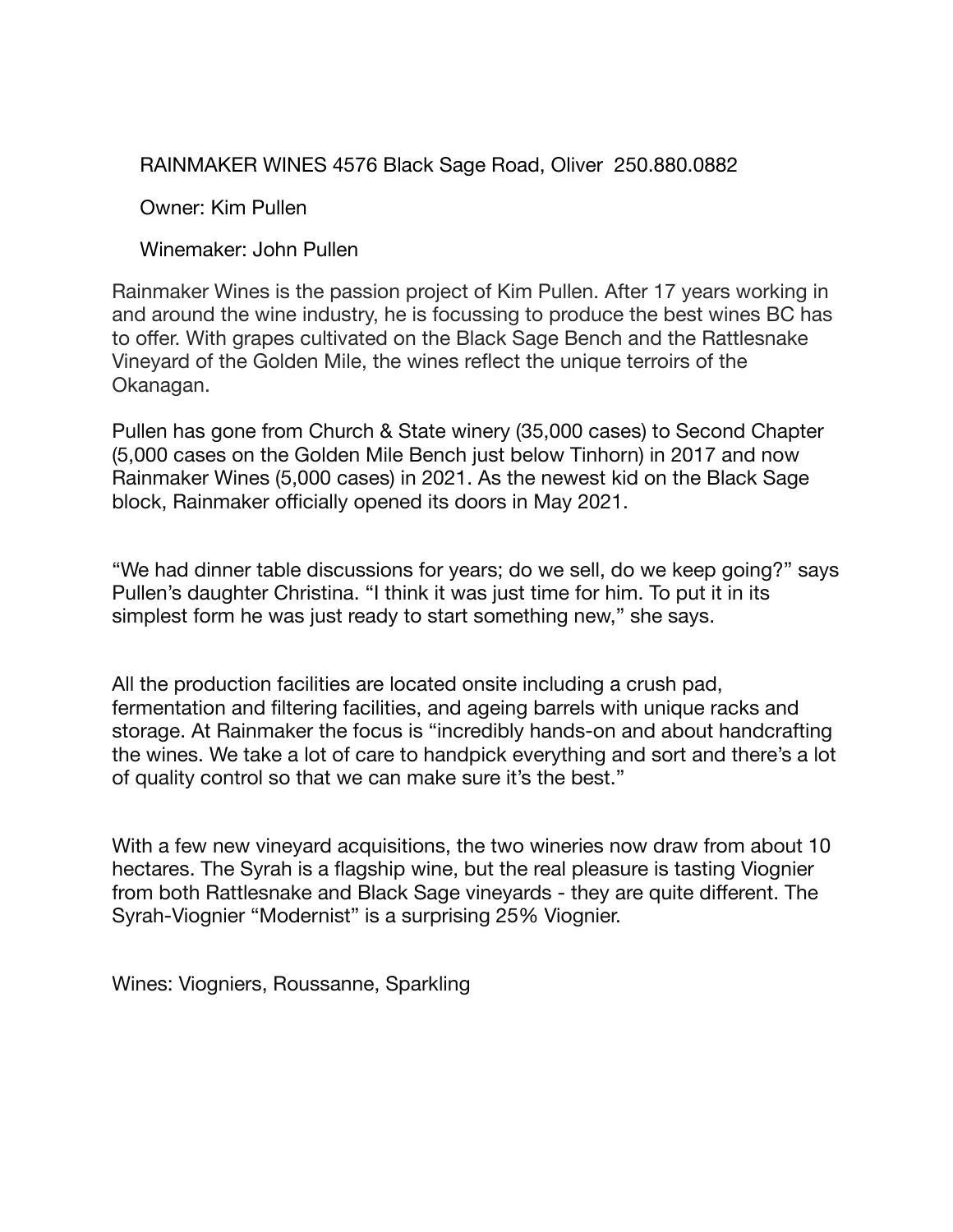PHANTOM CREEK ESTATES 4315 Black Sage Road, Oliver 250.498.8367

Owner: Richter Bai General Manager: Bill Lui

Winemaker: Mark Berringer; Consultant: Olivier Humbrecht MW

Perched high amid vines of the Black Sage Bench, the architecturally stunning Phantom Creek Estates became one of the Okanagan's finest destination wineries the day it opened in the spring of 2020. Richter Bai, the Chinese-born owner, is said to have invested \$100 million in the project. "My goal is to produce outstanding wine in Canada," he has said. Formerly a successful mining owner in China, he started in 2014 by retaining wine educator James Cluer MW; they spent much of 2015 visiting top wineries in France and California until Mr. Bai understood how to achieve his goal.

In 2016, Mr Bai bought two of the best vineyards on the Black Sage Bench. The Becker Vineyard was planted in 1993 (Harry McWatters). The nearby Phantom Creek Vineyard (originally 1993 by Dick Cleave) was expanded a few years later to total about 26 hectares (65 acres). Subsequently, Mr. Bai added more prime vineyard property on Black Sage, on the Golden Mile, and in the Similkameen Valley. And he recruited Alsace winemaker Olivier Humbrecht MW to lead Phantom Creek's transition to organic and, in time, biodynamic grape growing.

McWatters, the previous vineyard owner, had started to build a substantial cellar on Becker before selling the property. The new design more than doubled Harry's cellar, adding several tasting rooms and a restaurant with breathtaking views of South Okanagan vineyards.

In 2016, Phantom Creek's first vintage, the team made about 6,000 cases of wine, working in a well-equipped temporary winery as construction progressed on the showpiece winery. Karen Grosstessner-Hain, a specialist in Riesling and Pinot Gris, has been the winemaker since 2016.

Wines: Riesling, Pinot gris, red blends